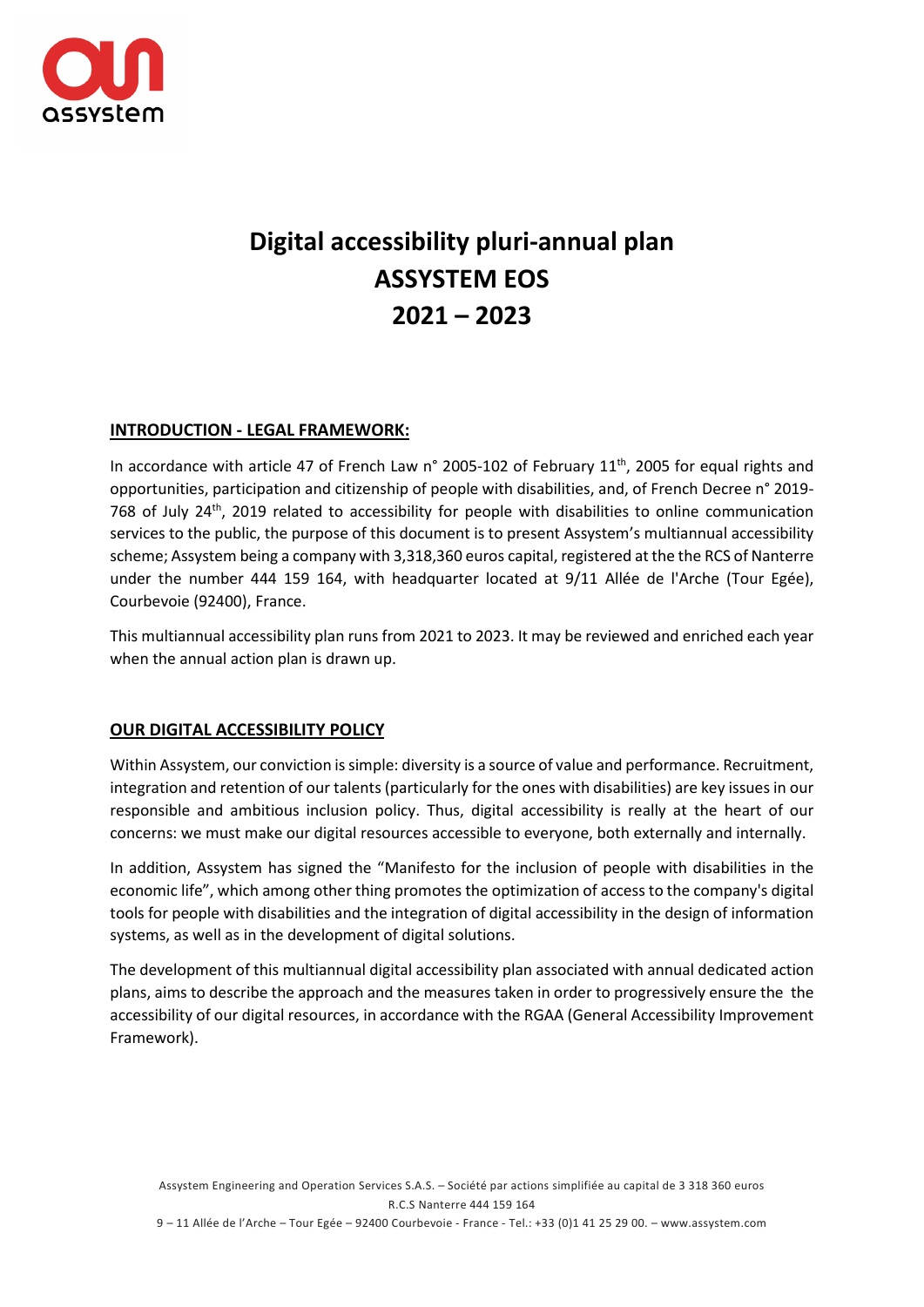

## **Human and financial resources allocated to digital accessibility**

The development, monitoring and updating of this multiannual plan are placed under the responsibility of the 'Mission Handicap' [\(missionhandicap@assystem.com\)](mailto:missionhandicap@assystem.com). This latter acts as a sponsor and a facilitator for this project, but also as a support to the committed services which will handle the operational part of the deployment internally (digital resources life cycle). A collective workflow is necessary.

Its missions are to promote accessibility through the dissemination of standards and good practices, to support teams through training and information, to control and ensure the application of Law N°2005-102, February 11<sup>th</sup> 2005 by carrying out regular monitoring and audits ensuring that users' requests are taken into account and the quality of navigation for everyone, especially people with disabilities.

It is important to specify that Assystem is organized by Business Units (BU). As such, eventually each BU will be autonomous in these actions to improve accessibility.

## **ORGANIZATION OF DIGITAL ACCESSIBILITY CONSIDERATION**

Taking digital accessibility into account requires the support of employees working on the subject, an adaptation of the internal organization related to the production and management of the digital resources, as well as dealing with difficulties encountered by people with disabilities.

The elements below describe the key points on which Assystem will rely to improve the digital accessibility of its websites.

#### **I. Awareness and training actions**

Awareness sessions on the basics of digital accessibility have already been offered to the departments involved in the subject. In addition, throughout the period of application of this scheme, information, awareness and training actions will be deployed. The aim is to promote a better understanding of the challenges related to digital accessibility, but also to enable the dedicated talents to develop, edit and update accessible contents.

A preparatory and exploratory work will be carried out to identify the needs for awareness and training actions within the services. Those modules will be adapted according to the targets (developers, editors, marketing, webmasters, etc.), so that everyone can take their share of responsibility at any stage of the project.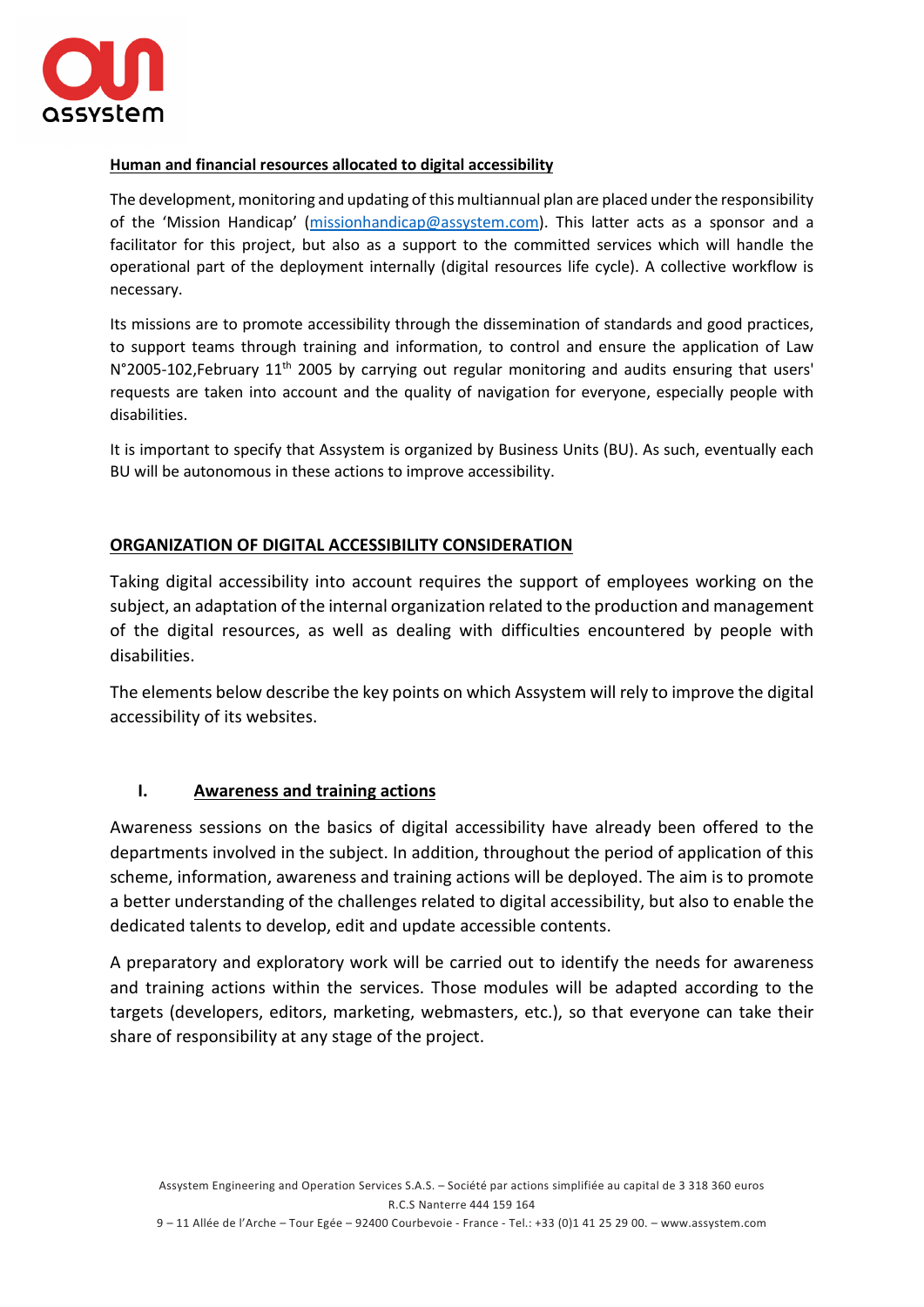

# **II. Use of external expertise**

Audits were carried out on the two websites targeted by this scheme (Jobs and Careers sites) by the expert company [Bakh Tech.](https://bakhtech.com/?gclid=CjwKCAjwj6SEBhAOEiwAvFRuKFF4oZdI_6v9ZnEmJWVbiNifhoc6e4ABbIwQkkPT6qJoUHKSmx-NOxoCBnIQAvD_BwE)

If necessary, during the development of future applications or websites, Assystem may call on a specialized provider to have support in taking into account digital accessibility.

The assessments of these resources will be relate to a few RGAA version 4 criteria, chosen for their relevance according to the context of the application and the level (blocking or not) of the requirement, as were those of job and career sites.

# **III. Taking digital accessibility into account in projects (development, design, maintenance)**

Thanks to awareness sessions on digital accessibility and gradually as skills increase, this will be taken into account as soon as possible, meaning ideally at the beginning of a project (recall accessibility goals and the necessity to comply with the RGAA).

In addition, the project teams concerned by the deployment of new digital products will be able to rely on:

- Available OpenSource Resources:
	- o [https://a11y-guidelines.orange.com/fr/:](https://a11y-guidelines.orange.com/fr/) website which explains international recommendations for web content accessibility as well as best practices on other technologies
	- o Microsoft website
	- o Th[e Bakh Tech](https://bakhtech.com/?gclid=CjwKCAjwj6SEBhAOEiwAvFRuKFF4oZdI_6v9ZnEmJWVbiNifhoc6e4ABbIwQkkPT6qJoUHKSmx-NOxoCBnIQAvD_BwE) resources
- Support from an external provider

## **IV. 'Accessibility user's' tests**

As part of the present compliance of the two websites, user tests were organized with a panel of people with disabilities, suggested by [Bakh Tech.](https://bakhtech.com/?gclid=CjwKCAjwj6SEBhAOEiwAvFRuKFF4oZdI_6v9ZnEmJWVbiNifhoc6e4ABbIwQkkPT6qJoUHKSmx-NOxoCBnIQAvD_BwE) In the future, Assystem will repeat the process by ensuring the implementation of a test policy for its digital solutions.

If user tests are organized, during the design, validation or development phase, the user panel will include people with disabilities. The goal is to identify key obstacles and prioritize the actions which will have to be carried out.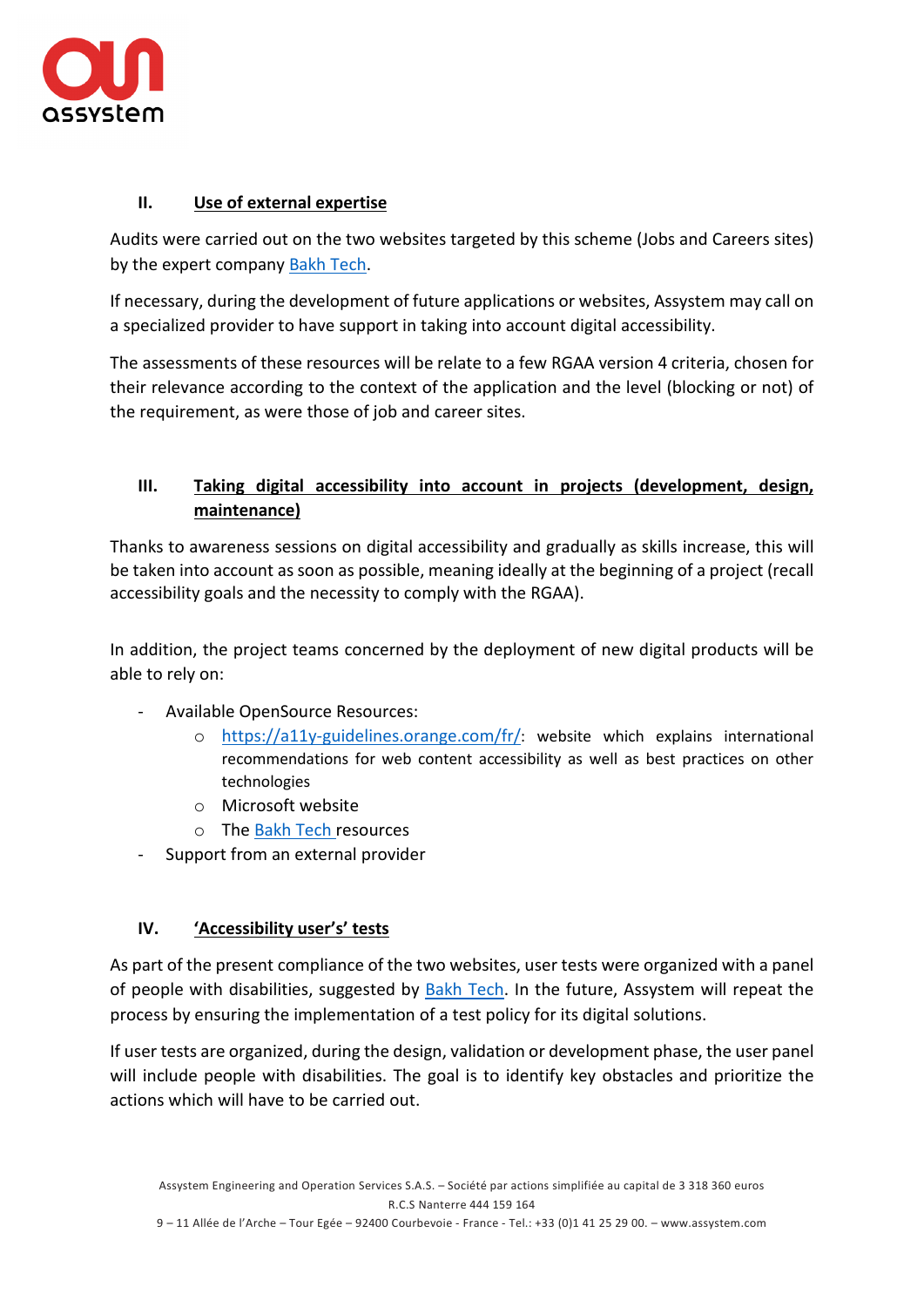

# **V. Recruitment**

Particular attention will be paid to digital accessibility skills, for candidates applying for digital related missions, both during the creation of job descriptions and during the recruitment process. The perimeter for this will mainly be: Digital BU, as well as the IT department.

# **VI. Taking into account users' returns**

In accordance with the provisions of the RGAA and the legitimate expectations of users, a contact partner is identified to allow users with disabilities to report their potential difficulties.

This is the following email address: [missionhandicap@assystem.com,](mailto:missionhandicap@assystem.com) available in the contact tab of the websites. The feedbacks will be studied with committed departments, in order to suggest adapted answers and adaptations. A system will be deployed to monitor the requests, manage them and ensure their integration into development cycles.

# **VII. Control and validation process**

The establishment, publication and/or update of official documents such as the accessibility statement will be ensured. It will be in addition to usual operations dedicated to control and adapt the accessibility of our resources.

Ultimately, each department (within the BUs) will be responsible for carrying out audits for the sites and applications it manages, as well as for publishing the associated accessibility statements. Audits may be carried out internally or with the support of external providers.

## **VIII. Technical and functional scope**

This multiannual plan covers the following two sites audited:

- [www.assystem.com](http://www.assystem.com/)
- [www.jobs.assystem.com](http://www.jobs.assystem.com/)

They are our initial priority. Then, a larger census of digital resources could be carried out in order to integrate all the digital resources meant for the general public or employees. For confidentiality reasons, some applications won't be made public.